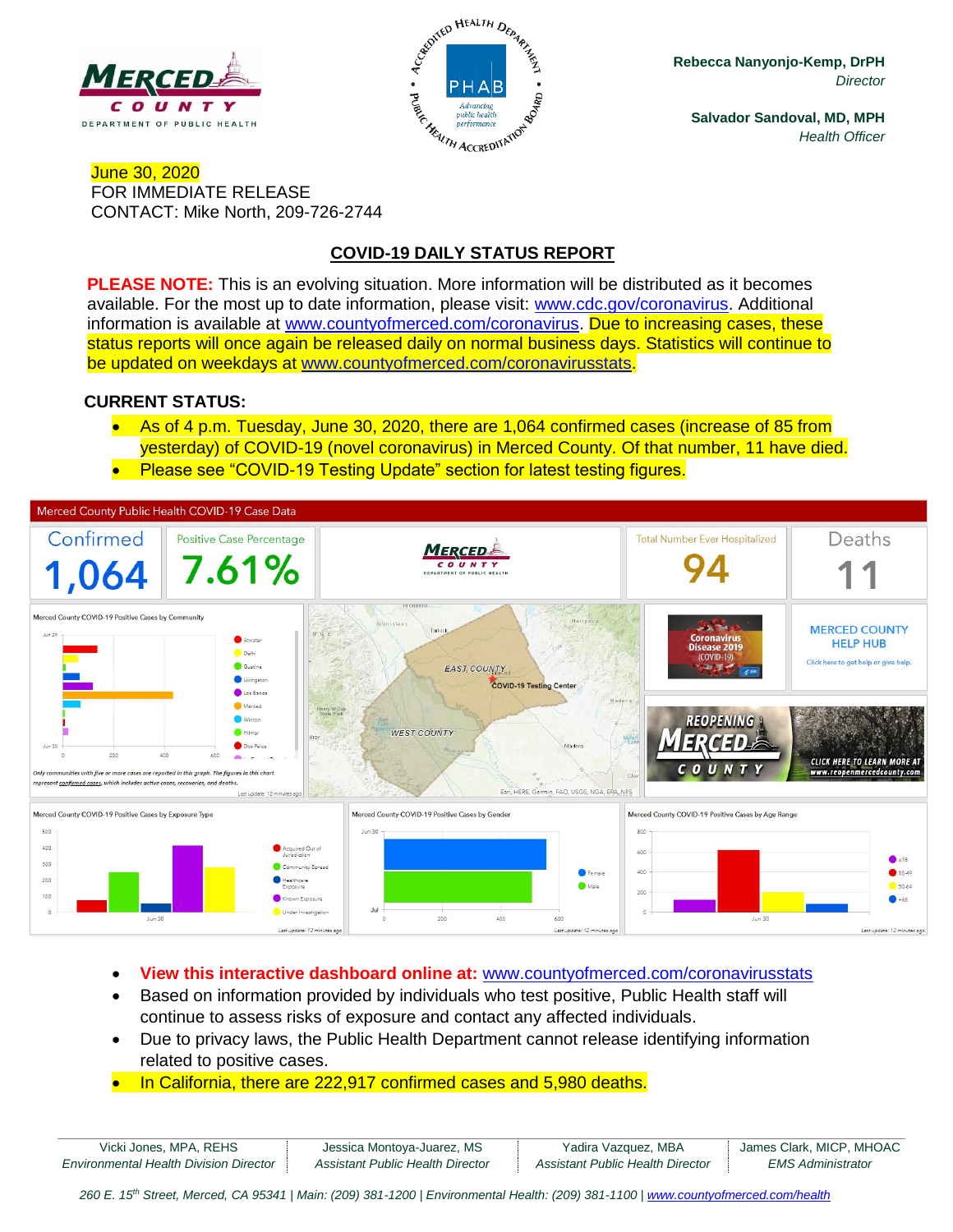### **RECENT ACTIVITIES & UPDATES:**

- Merced County Public Health continues to coordinate with federal, state and local partners to further prepare us for future impacts. This includes working with the California Department of Public Health and the Centers for Disease Control and Prevention to monitor COVID-19.
- On Friday, the Merced County Department of Public Health confirmed the 11th death related to COVID-19. The Merced County resident was a male over the age of 65 with underlying health conditions.
- Recently, California mandated the use of face coverings in order to slow the spread of COVID-19. Face coverings are now be required to be worn:
	- o Inside of, or in line to enter, any indoor public space;
	- o When obtaining healthcare services;
	- $\circ$  Waiting for or riding on public transportation or while in any private or ride-sharing vehicle including operators of the transportation;
	- o When at the workplace or performing work off-site;
	- o While outdoors in public spaces when physical distancing is not feasible.
- The Merced County Office of Emergency Services and Merced County Department of Public Health proclaimed a local and public health emergency March 13 in order to help address the outbreak. The Board of Supervisors ratified those actions during a March 16 special meeting.
- On March 19, Governor Gavin Newsom announced Executive Order N-33-20, asking California residents to stay at home. On March 20, Merced County's Health Officer also issued an Order directing County residents to remain in their places of residence except to perform or receive essential services.
- The Merced County Public Health Department Operations Center was activated Jan. 27, 2020 (156 days) in order to prepare for COVID-19 in and around our community. The Merced County Emergency Operations Center and Human Services Agency Department Operations Center are also currently active.

## **COVID-19 TESTING UPDATE:**

• A total of 14,269 tests have been performed in Merced County: 12,925 negatives, 1,064 positives, and 280 still pending. These figures include testing through both the commercial and public health lab systems.

| <b>Testing Site</b>                    | Location                                 | <b>Registration</b>                                                                                                               |
|----------------------------------------|------------------------------------------|-----------------------------------------------------------------------------------------------------------------------------------|
| Golden Valley<br><b>Health Centers</b> | 645 Seventh St, Los Banos                | 1-866-682-4842<br>www.gyhc.org                                                                                                    |
| Golden Valley<br><b>Health Centers</b> | 857 W. Childs Ave., Merced               | 1-866-682-4842<br>www.gyhc.org                                                                                                    |
| <b>State Site</b>                      | 900 Martin Luther King Jr. Dr,<br>Merced | 1-888-634-1123 or online at<br>www.lhi.care/covidtesting.                                                                         |
| $CVS - Merced$                         | 1970 Yosemite Pkwy, Merced               | https://www.cvs.com/minuteclinic/covid-19-<br>testing?WT.ac=cvs-storelocator-searchpilot-header-<br>$covid-7206$                  |
| $CVS - Atwater$                        | 1651 Bellevue Rd, Atwater                | https://www.cvs.com/minuteclinic/covid-19-<br>testing?WT.ac=cvs-storelocator-searchpilot-header-<br>$\frac{\text{covid-7206}}{2}$ |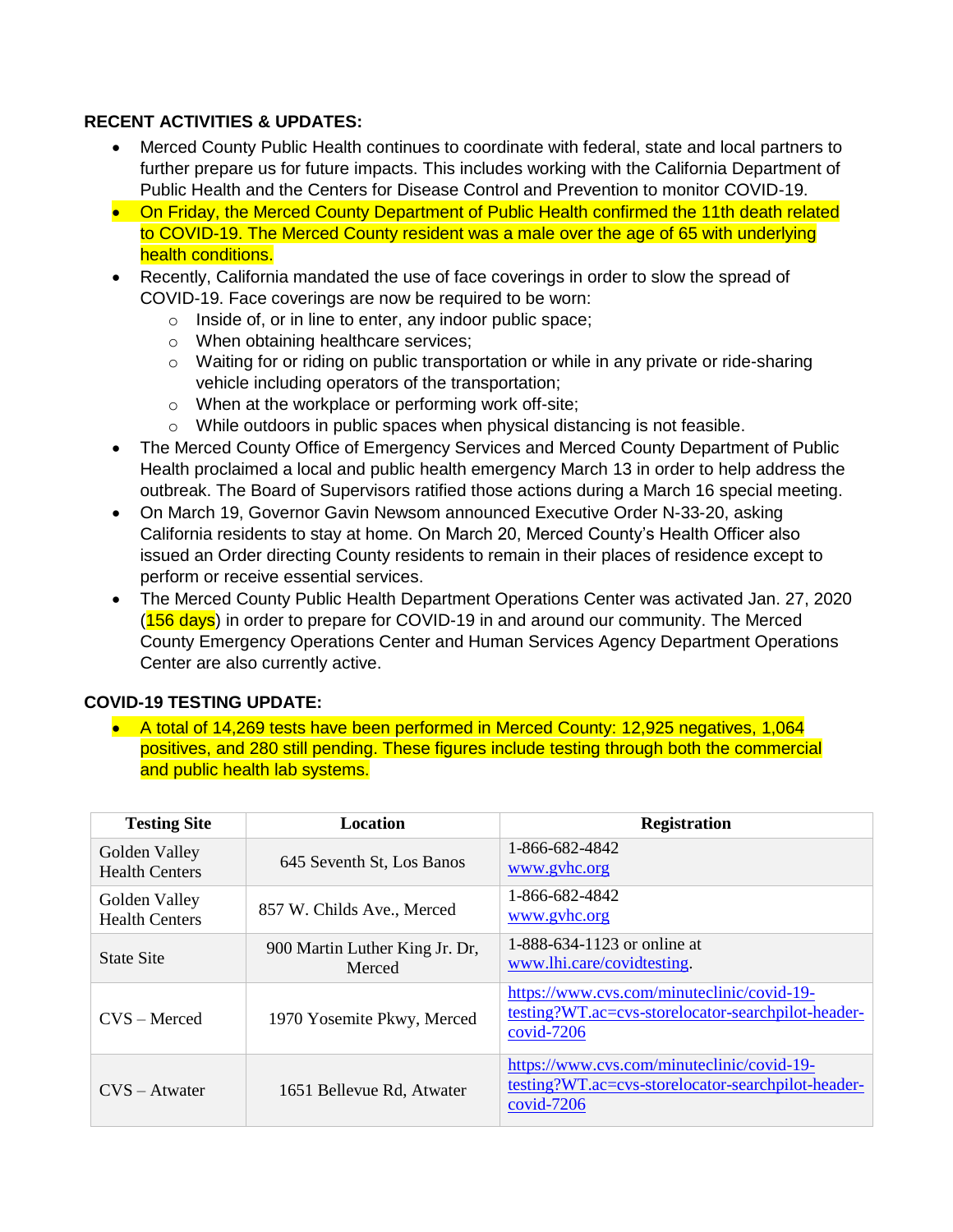- Within the public health system, every person who has met CDC criteria for severe disease within Merced County has been tested.
- Public Health is actively identifying other methods to enhance testing capability for providers throughout the community and increase testing county-wide. We will continue to be notified should positive tests come through either system (public health or commercial).

## **COVID-19 SYMPTOMS AND PRECAUTIONS:**

- Coronavirus symptoms include: mild to severe respiratory illness, fever, cough, difficulty breathing, chills, repeated shaking with chills, muscle pain, headache, sore throat, and loss of taste or smell. If symptoms develop, individuals should stay at home to limit exposure to others.
- Anyone who has had contact with a person with possible COVID-19 infection and has the above symptoms should call his/her local health department/health care provider immediately.
- Do not go to your provider's office without calling ahead. Do not call 911 for suspected COVID-19 unless you are having a medical emergency.
- During the flu season, there are steps you can take to protect your health and the health of those around you:
	- o Wash your hands regularly with soap and water for 20 seconds.
	- o Avoid touching your eyes, nose, or mouth with unwashed hands.
	- o Avoid close contact with people who are sick.
	- o Stay away from work, school or other people if you become sick with respiratory symptoms such as fever and cough.
	- $\circ$  Cover sneezes or coughs with a tissue, then throw the tissue in the trash.

# **ADDITIONAL RESOURCES:**

- **Sign up for COVID-19 alerts: [www.countyofmerced.com/coronavirus](http://www.countyofmerced.com/coronavirus)**
- Merced County Public Health COVID-19 **Information Webpage**:
	- o [www.countyofmerced.com/coronavirus](http://www.countyofmerced.com/coronavirus)
- Merced County Public Health **Information Line**:
	- o 209-381-1180 (English, Spanish, and Hmong. Live reps. available 8 a.m. to 5 p.m.)
- **Email** COVID-19-specific questions to Merced County Public Health:
	- o COVID19@countyofmerced.com.
- Updated **CDC Information**:
	- o <https://www.cdc.gov/coronavirus/2019-ncov/whats-new-all.html>
- CDC **Resources for Households**:
	- o <https://www.cdc.gov/coronavirus/2019-ncov/community/home/index.html>
- How to **talk to your kids** about the coronavirus:
	- o <https://www.pbs.org/parents/thrive/how-to-talk-to-your-kids-about-coronavirus>
- Guidance for **Businesses and Employers**:
	- o <https://bit.ly/2IH2G2u>
	- o [www.covid19.ca.gov](http://www.covid19.ca.gov/)
- Report **Price Gouging**:
	- o <http://www.countyofmerced.com/3381/Price-Gouging>
- Report **Consumer Fraud**:
	- o [www.countyofmerced.com/2322/Consumer-Fraud](http://www.countyofmerced.com/2322/Consumer-Fraud)
- Report **non-essential business activity** and large group gatherings that violate the Stay-at-Home Order:
	- $\circ$  Hotline: 209-381-1100 (8 a.m. to 5 p.m. Monday-Friday)
	- o Email: [COVIDcomplaint@countyofmerced.com](mailto:COVIDcomplaint@countyofmerced.com)